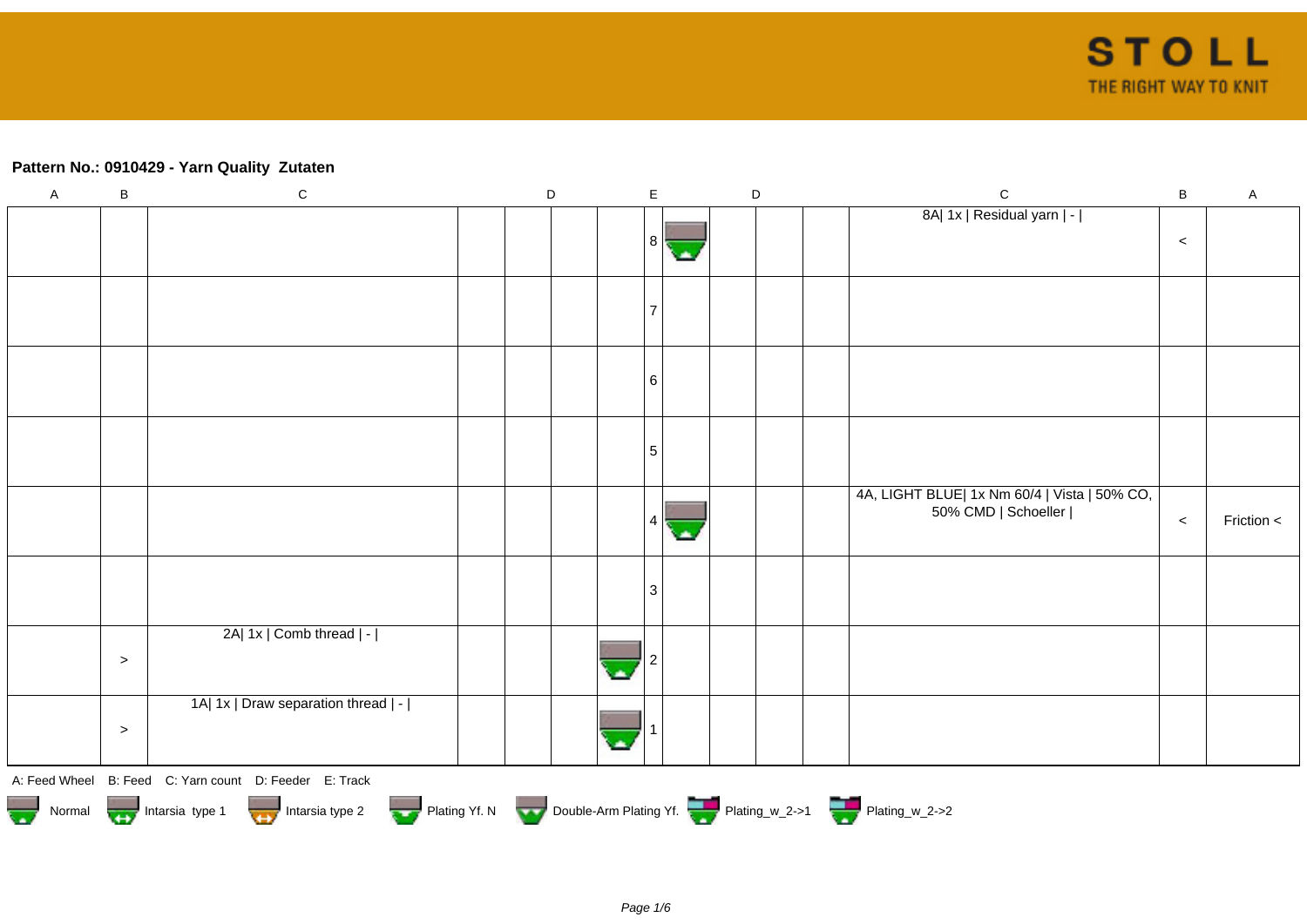## **Pattern No.: 0910429 - Yarn Quality V-Teil(e) links**

| $\boldsymbol{\mathsf{A}}$ | B                                                                                                              | ${\bf C}$                                                     |  | D |  | E              |  | D |  |  | $\mathsf{C}$                                                        | $\, {\bf B}$ | $\mathsf A$ |
|---------------------------|----------------------------------------------------------------------------------------------------------------|---------------------------------------------------------------|--|---|--|----------------|--|---|--|--|---------------------------------------------------------------------|--------------|-------------|
|                           |                                                                                                                |                                                               |  |   |  | 8 <sup>1</sup> |  |   |  |  | 8A  1x   Residual yarn   -                                          | $\,<$        |             |
|                           |                                                                                                                |                                                               |  |   |  |                |  |   |  |  |                                                                     |              |             |
|                           |                                                                                                                |                                                               |  |   |  | 6              |  |   |  |  |                                                                     |              |             |
|                           |                                                                                                                |                                                               |  |   |  | 5              |  |   |  |  | 5A, NAVY  1x Nm 60/4   Vista   50% CO, 50%<br>CMD   Schoeller       | $\,<$        | Friction <  |
|                           |                                                                                                                |                                                               |  |   |  |                |  |   |  |  | 4A, LIGHT BLUE  1x Nm 60/4   Vista   50% CO,<br>50% CMD   Schoeller | $\,<$        | Friction <  |
| Friction >                | $\, > \,$                                                                                                      | 3A, NAVY  1x Nm 60/4   Vista   50% CO, 50%<br>CMD   Schoeller |  |   |  |                |  |   |  |  |                                                                     |              |             |
|                           | $\, > \,$                                                                                                      | 2A  1x   Comb thread   -                                      |  |   |  |                |  |   |  |  |                                                                     |              |             |
|                           | $\, >$                                                                                                         | 1A  1x   Draw separation thread   -                           |  |   |  |                |  |   |  |  |                                                                     |              |             |
|                           |                                                                                                                | A: Feed Wheel B: Feed C: Yarn count D: Feeder E: Track        |  |   |  |                |  |   |  |  |                                                                     |              |             |
|                           | Normal Montain Strategy Intarsia type 2 and Development Development Development Plating Vf. The Plating w_2->2 |                                                               |  |   |  |                |  |   |  |  |                                                                     |              |             |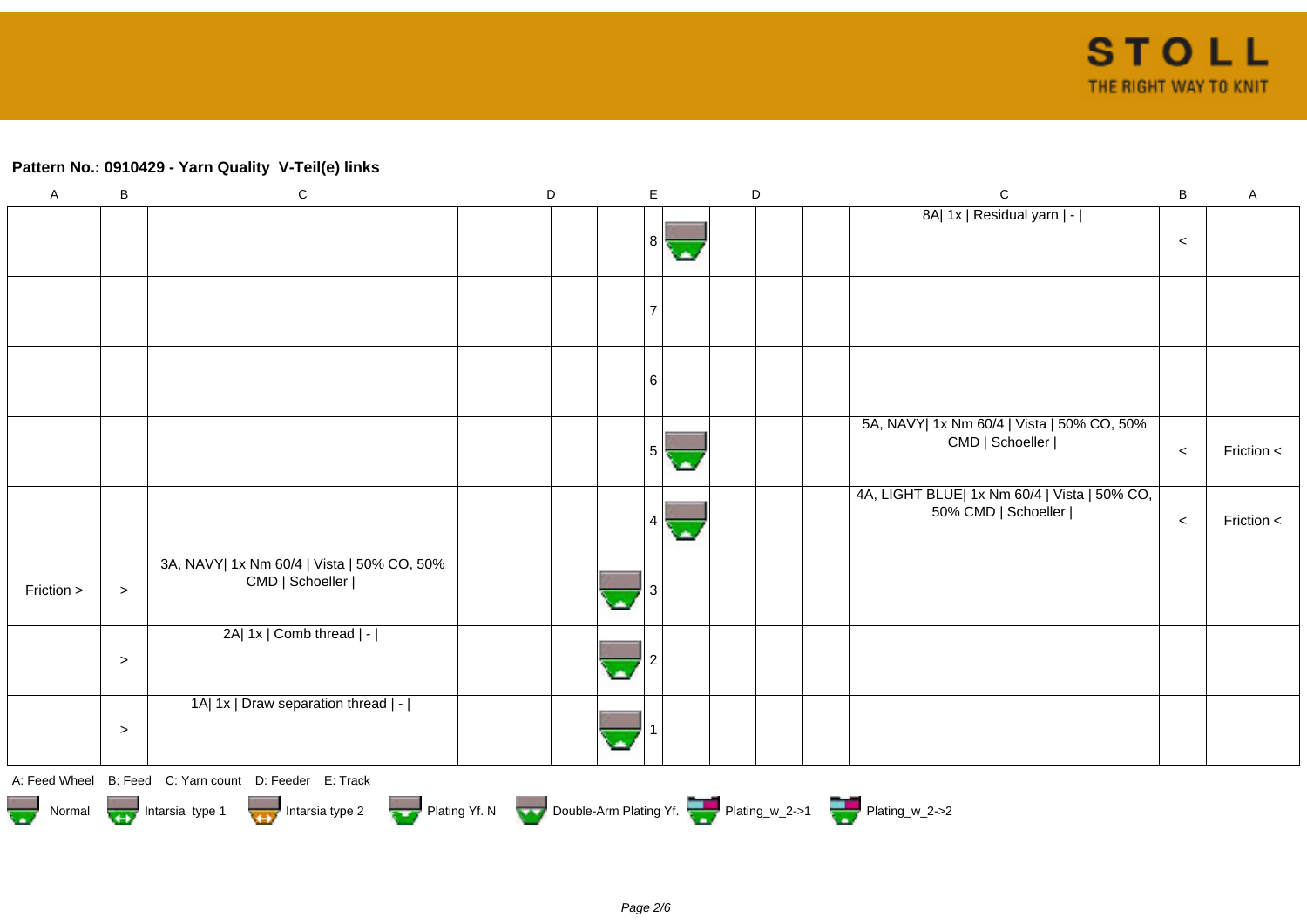## **Pattern No.: 0910429 - Yarn Quality V-Teil(e) rechts**

| $\mathsf A$ | B         | ${\bf C}$                                                                                       | D | E              | D | ${\bf C}$                                                           | $\, {\bf B}$ | $\mathsf A$ |
|-------------|-----------|-------------------------------------------------------------------------------------------------|---|----------------|---|---------------------------------------------------------------------|--------------|-------------|
|             |           |                                                                                                 |   | 8 I            |   | 8A  1x   Residual yarn   -                                          | $\,<$        |             |
|             |           |                                                                                                 |   | $\overline{7}$ |   |                                                                     |              |             |
|             |           |                                                                                                 |   | 6              |   |                                                                     |              |             |
|             |           |                                                                                                 |   | 5              |   | 5A, NAVY  1x Nm 60/4   Vista   50% CO, 50%<br>CMD   Schoeller       | $\,<$        | Friction <  |
|             |           |                                                                                                 |   |                |   | 4A, LIGHT BLUE  1x Nm 60/4   Vista   50% CO,<br>50% CMD   Schoeller | $\,<$        | Friction <  |
| Friction >  | $\, > \,$ | 3A, NAVY  1x Nm 60/4   Vista   50% CO, 50%<br>CMD   Schoeller                                   |   |                |   |                                                                     |              |             |
|             | $\, > \,$ | 2A  1x   Comb thread   -                                                                        |   |                |   |                                                                     |              |             |
|             | $\, > \,$ | 1A  1x   Draw separation thread   -                                                             |   |                |   |                                                                     |              |             |
|             |           | A: Feed Wheel B: Feed C: Yarn count D: Feeder E: Track                                          |   |                |   |                                                                     |              |             |
|             |           | Normal Montain Strategy Intarsia type 2 and htarsia type 2 Plating Yf. N Double-Arm Plating Yf. |   |                |   |                                                                     |              |             |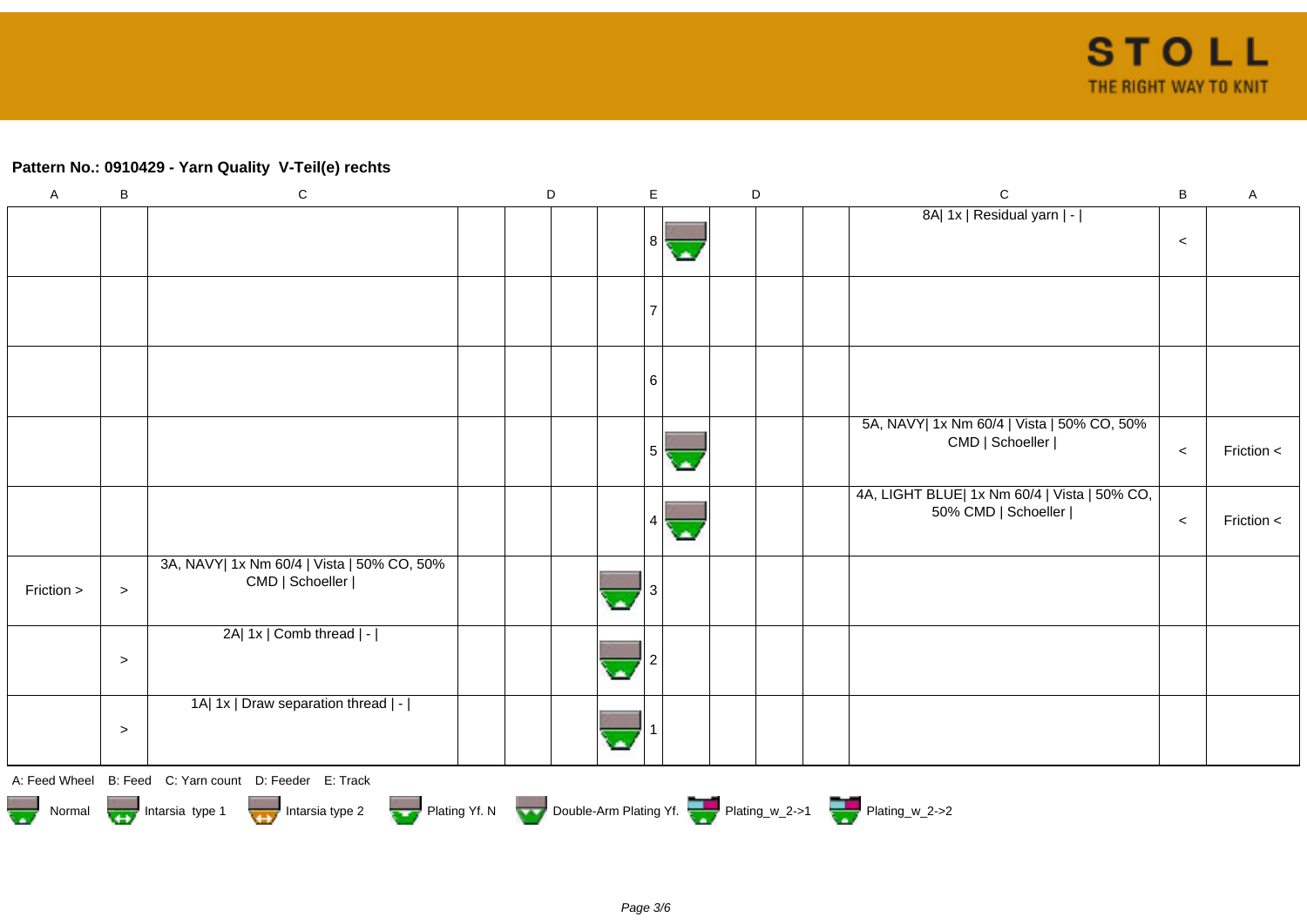## **Pattern No.: 0910429 - Yarn Quality R-Teil(e)**

| $\mathsf A$ | B         | ${\bf C}$                                                                                    | D | E              | $\mathsf D$ | ${\bf C}$                                                           | $\, {\bf B}$ | $\mathsf A$ |
|-------------|-----------|----------------------------------------------------------------------------------------------|---|----------------|-------------|---------------------------------------------------------------------|--------------|-------------|
|             |           |                                                                                              |   | 8 I            |             | 8A  1x   Residual yarn   -                                          | $\,<$        |             |
|             |           |                                                                                              |   | $\overline{7}$ |             |                                                                     |              |             |
|             |           |                                                                                              |   | 6              |             |                                                                     |              |             |
|             |           |                                                                                              |   | 5              |             | 5A, NAVY  1x Nm 60/4   Vista   50% CO, 50%<br>CMD   Schoeller       | $\,<$        | Friction <  |
|             |           |                                                                                              |   |                |             | 4A, LIGHT BLUE  1x Nm 60/4   Vista   50% CO,<br>50% CMD   Schoeller | $\,<$        | Friction <  |
| Friction >  | $\geq$    | 3A, NAVY  1x Nm 60/4   Vista   50% CO, 50%<br>CMD   Schoeller                                |   |                |             |                                                                     |              |             |
|             | $\geq$    | 2A  1x   Comb thread   -                                                                     |   |                |             |                                                                     |              |             |
|             | $\, > \,$ | 1A  1x   Draw separation thread   -                                                          |   |                |             |                                                                     |              |             |
|             |           | A: Feed Wheel B: Feed C: Yarn count D: Feeder E: Track                                       |   |                |             |                                                                     |              |             |
|             |           | Normal Montain Strategy Intarsia type 2 butarsia type 2 Plating Yf. N Double-Arm Plating Yf. |   |                |             |                                                                     |              |             |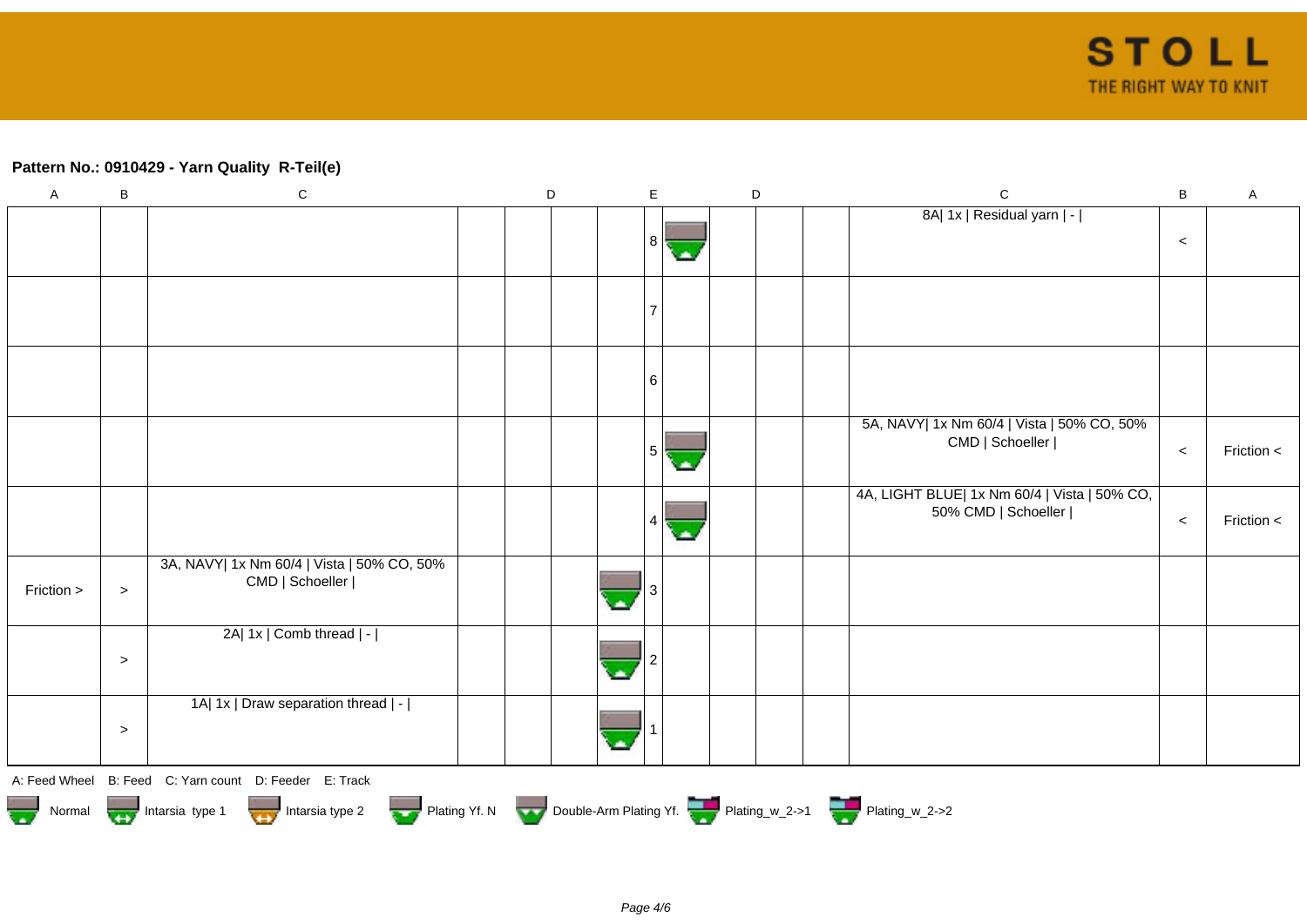# **Pattern No.: 0910429 - Yarn Quality Ärmel links**

| $\mathsf A$ | $\sf B$                                                                                                                                      | $\mathsf C$                         |  | D |  |  | $\mathsf E$    |   |  | D |  | ${\bf C}$                                                           | $\sf B$ | A            |
|-------------|----------------------------------------------------------------------------------------------------------------------------------------------|-------------------------------------|--|---|--|--|----------------|---|--|---|--|---------------------------------------------------------------------|---------|--------------|
|             |                                                                                                                                              |                                     |  |   |  |  | 8              | ٠ |  |   |  | 8A  1x   Residual yarn   -                                          | $\,<$   |              |
|             |                                                                                                                                              |                                     |  |   |  |  |                |   |  |   |  |                                                                     |         |              |
|             |                                                                                                                                              |                                     |  |   |  |  | 6              |   |  |   |  |                                                                     |         |              |
|             |                                                                                                                                              |                                     |  |   |  |  | $\sqrt{5}$     |   |  |   |  |                                                                     |         |              |
|             |                                                                                                                                              |                                     |  |   |  |  |                |   |  |   |  | 4A, LIGHT BLUE  1x Nm 60/4   Vista   50% CO,<br>50% CMD   Schoeller | $\,<$   | Friction $<$ |
|             |                                                                                                                                              |                                     |  |   |  |  | $\overline{3}$ |   |  |   |  |                                                                     |         |              |
|             | $\,>$                                                                                                                                        | 2A  1x   Comb thread   -            |  |   |  |  |                |   |  |   |  |                                                                     |         |              |
|             | $\, >$                                                                                                                                       | 1A  1x   Draw separation thread   - |  |   |  |  |                |   |  |   |  |                                                                     |         |              |
|             | A: Feed Wheel B: Feed C: Yarn count D: Feeder E: Track<br>Normal Mormal Intarsia type 1 Intarsia type 2 Plating Yf. N Double-Arm Plating Yf. |                                     |  |   |  |  |                |   |  |   |  |                                                                     |         |              |